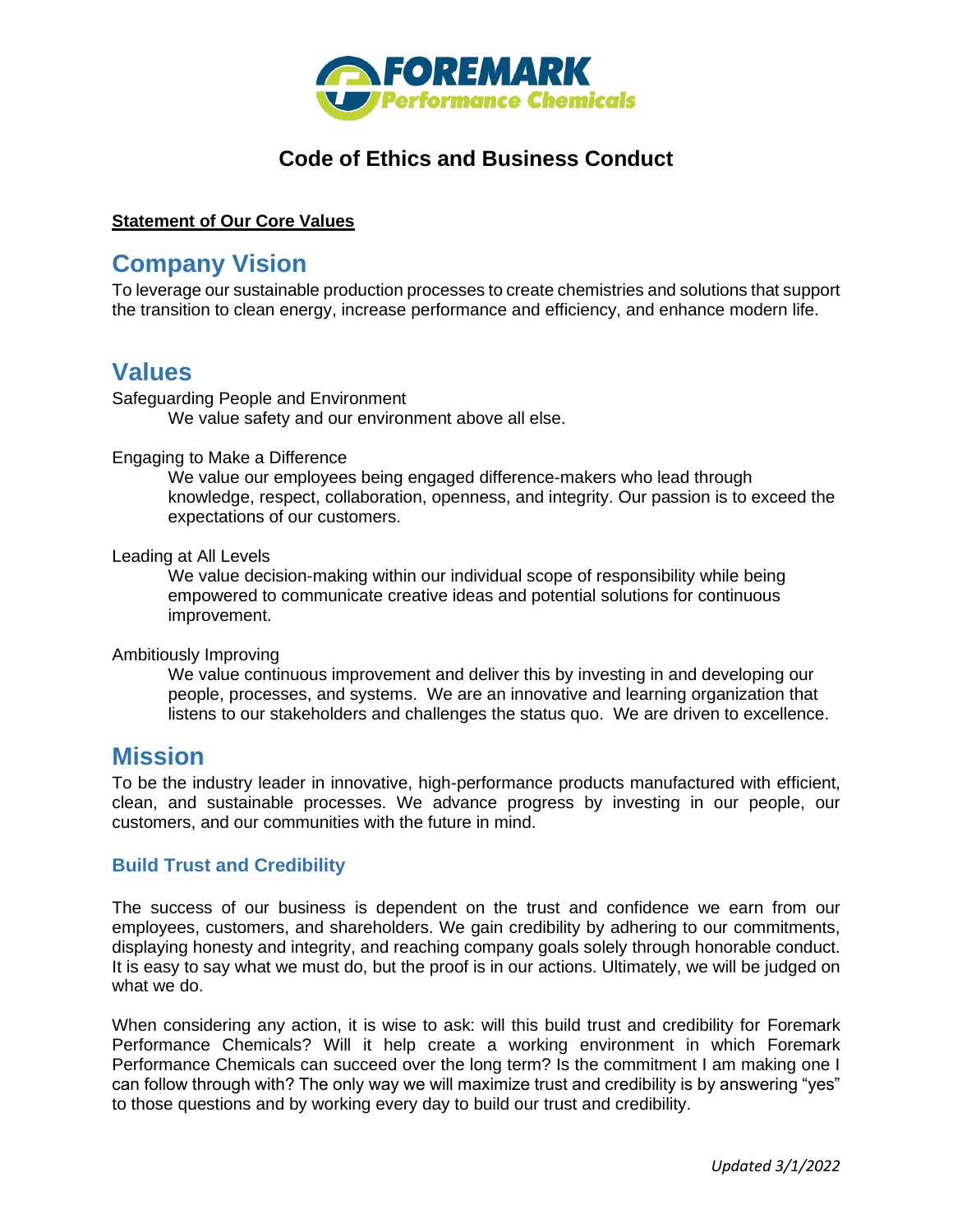## **Respect for the Individual**

We all deserve to work in an environment where we are treated with dignity and respect. Foremark Performance Chemicals is committed to creating such an environment because it brings out the full potential in each of us, which, in turn, contributes directly to our business success.

Foremark Performance Chemicals is an equal employment/affirmative action employer and is committed to providing a workplace that is free of discrimination of all types from abusive, offensive, or harassing behavior. Any employee who feels harassed or discriminated against should report the incident to his or her manager or to human resources.

## **Create a Culture of Open and Honest Communication**

At Foremark Performance Chemicals everyone should feel comfortable to speak their mind, particularly with respect to ethics concerns. Managers have a responsibility to create an open and supportive environment where employees feel comfortable raising such questions. We all benefit tremendously when employees exercise their power to prevent mistakes or wrongdoing by asking the right questions at the right times.

Foremark Performance Chemicals will investigate all reported instances of questionable or unethical behavior. In every instance where improper behavior is found to have occurred, the company will take appropriate action. We will not tolerate retaliation against employees who raise genuine ethics concerns in good faith.

For your information, Foremark Performance Chemicals' whistleblower policy is as follows:

Employees are encouraged, in the first instance, to address such issues with their managers or the HR manager, as most problems can be resolved swiftly. If for any reason that is not possible or if an employee is not comfortable raising the issue with his or her manager or HR, Foremark Performance Chemicals' CEO does operate with an open-door policy.

In addition, Foremark Performance Chemicals also provides access to a third-party Ethics Hotline and reporting system managed by Convercent, which provides every employee with a reliable, confidential, and anonymous communication tool to report issues of concern and/or violations of the company's policies in a timely manner. Employees as well as outside parties can access this hotline 24 hours a day, in any of these ways:

Phone: Call (800) 461-9330 Internet: Go to [speakup.foremarkperformance.com](http://speakup.foremarkperformance.com/) Mobile Device: Go to speakup.foremarkperformance.com

## **Set Tone at the Top**

Management has the added responsibility for demonstrating, through their actions, the importance of this Code. In any business, ethical behavior does not simply happen; it is the product of clear and direct communication of behavioral expectations, modeled from the top and demonstrated by example. Again, ultimately, our actions are what matters.

To make our Code work, managers must be responsible for promptly addressing ethical questions or concerns raised by employees and for taking the appropriate steps to deal with such issues. Managers should not consider employees' ethics concerns as threats or challenges to their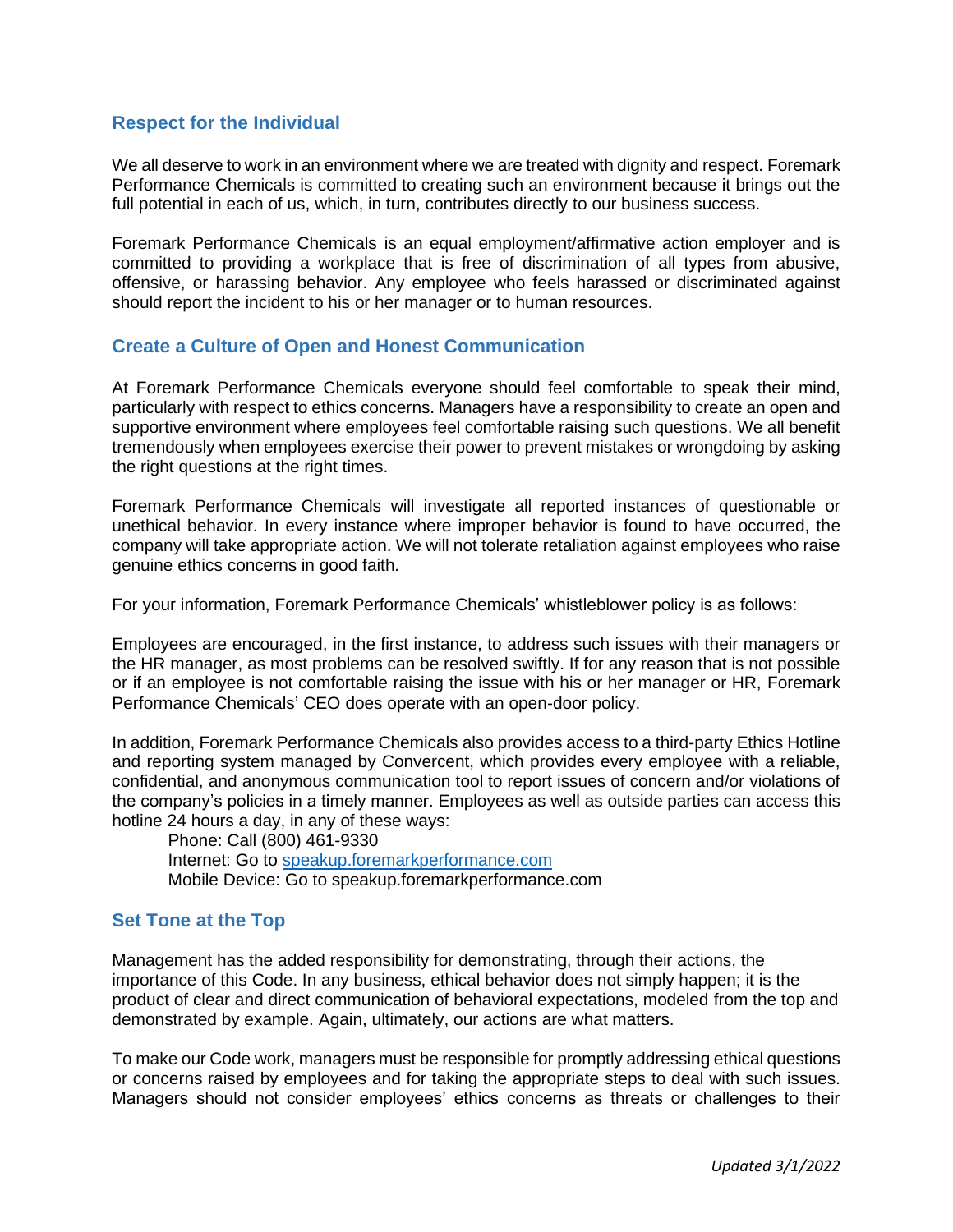authority, but rather as another encouraged form of business communication. At Foremark Performance Chemicals, we want the ethics dialogue to become a natural part of daily work.

## **Uphold the Law**

Foremark Performance Chemicals' commitment to integrity begins with complying with laws, rules and regulations where we do business. No employee should take any action on behalf of the Company that they know, or reasonably should know, violates any applicable law or regulations. This includes such activities as bribery, kickbacks, falsehoods, and misrepresentation. Further, each of us must have an understanding of the company policies, laws, rules and regulations that apply to our specific roles. If we are unsure of whether a contemplated action is permitted by law or Foremark Performance Chemicals' policy, we should seek the advice from the resource expert. We are responsible for preventing violations of law and for speaking up if we see possible violations.

#### **Competition**

We are dedicated to ethical, fair and vigorous competition. We will sell Foremark Performance Chemicals products and services based on their merit, superior quality, functionality and competitive pricing. We will make independent pricing and marketing decisions and will not improperly cooperate or coordinate our activities with our competitors. We will not offer or solicit improper payments or gratuities in connection with the purchase of goods or services for Foremark Performance Chemicals or the sales of its products or services, nor will we engage or assist in unlawful boycotts of particular customers.

#### **Proprietary Information**

It is important that we respect the property rights of others. We will not acquire or seek to acquire improper means of a competitor's trade secrets or other proprietary or confidential information. We will not engage in unauthorized use, copying, distribution or alteration of software or other intellectual property.

#### **Selective Disclosure**

We will not selectively disclose (whether in one-on-one or small discussions, meetings, presentations, proposals or otherwise) any material nonpublic information with respect to Foremark Performance Chemicals, its securities, business operations, plans, financial condition, results of operations or any development plan. We should be particularly vigilant when making presentations or proposals to customers to ensure that our presentations do not contain material nonpublic information.

#### **Health and Safety**

Foremark Performance Chemicals is dedicated to maintaining a healthy environment. A safety manual has been designed to educate you on safety in the workplace. If you do not have a copy of this manual, please see the HR department.

## **Avoid Conflicts of Interest**

#### **Conflicts of Interest**

We must avoid any relationship or activity that might impair, or even appear to impair, our ability to make objective and fair decisions when performing our jobs. At times, we may be faced with situations where the business actions we take on behalf of Foremark Performance Chemicals may conflict with our own personal or family interests. We owe a duty to Foremark Performance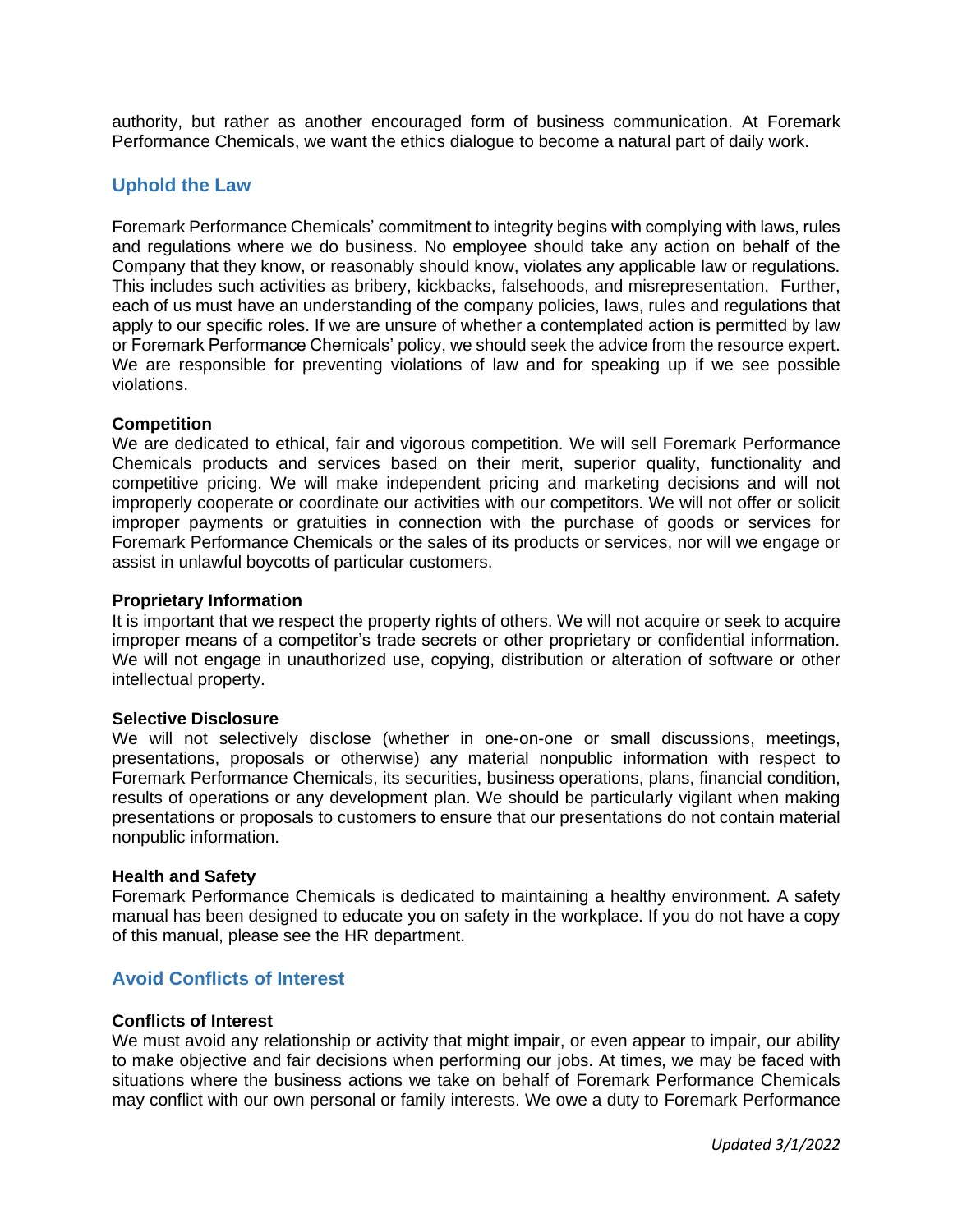Chemicals to advance its legitimate interests when the opportunity to do so arises. We must never use Foremark Performance Chemicals property or information for personal gain or personally take for ourselves any opportunity that is discovered through our position with Foremark Performance Chemicals.

#### **Here are some other ways in which conflicts of interest could arise:**

- 1. Being employed (you or a close family member) by, or acting as a consultant to, a competitor or potential competitor, supplier or contractor, regardless of the nature of the employment, while you are employed with Foremark Performance Chemicals.
- 2. Hiring or supervising family members or closely related persons.
- 3. Serving as a board member for an outside commercial company or organization.
- 4. Owning or having a substantial interest in a competitor, supplier or contractor.
- 5. Having a personal interest, financial interest or potential gain in any Foremark Performance Chemicals transaction.
- 6. Placing company business with a firm owned or controlled by a Foremark Performance Chemicals employee or his or her family.
- 7. Accepting material gifts, discounts, favors or services from a customer/potential customer, competitor or supplier, unless equally available to all Foremark Performance Chemicals employees.

Determining whether a conflict of interest exists is not always easy to do. Employees with a conflict of interest question should seek advice from management. Before engaging in any activity, transaction or relationship that might give rise to a conflict of interest, employees must seek review from their managers or the HR department.

## **Gifts, Gratuities and Business Courtesies**

Foremark Performance Chemicals is committed to competing solely on the merit of our products and services. We should avoid any actions that create a perception that favorable treatment of outside entities by Foremark Performance Chemicals was sought, received or given in exchange for personal business courtesies. Business courtesies include material gifts, gratuities, meals, refreshments, entertainment or other benefits from persons or companies with whom Foremark Performance Chemicals does or may do business. We will neither give nor accept business courtesies that constitute, or could reasonably be perceived as constituting, unfair business inducements that would violate law, regulation or polices of Foremark Performance Chemicals or customers, or would cause embarrassment or reflect negatively on Foremark Performance Chemicals' reputation.

#### **Accepting Business Courtesies**

Most business courtesies offered to us in the course of our employment are offered because of our positions at Foremark Performance Chemicals. We should not feel any entitlement to accept and keep a business courtesy. Although we may not use our position at Foremark Performance Chemicals to obtain business courtesies, and we must never ask for them, we may accept unsolicited business courtesies that promote successful working relationships and good will with the firms that Foremark Performance Chemicals maintains or may establish a business relationship with.

Employees who award contracts or who can influence the allocation of business, who create specifications that result in the placement of business or who participate in negotiation of contracts must be particularly careful to avoid actions that create the appearance of favoritism or that may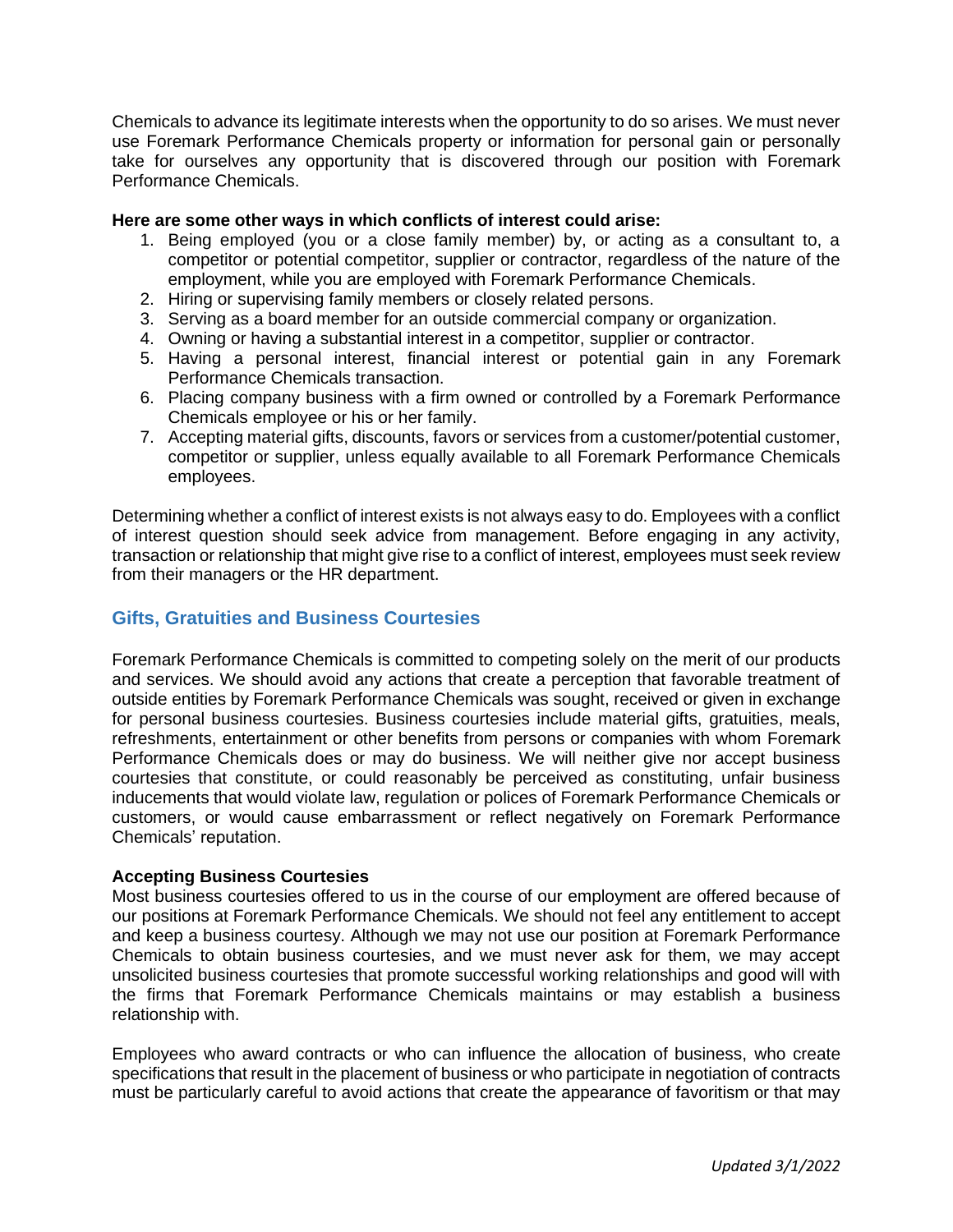adversely affect the company's reputation for impartiality and fair dealing. The prudent course is to refuse a courtesy from a supplier when Foremark Performance Chemicals is involved in choosing or reconfirming a supplier or under circumstances that would create an impression that offering courtesies is the way to obtain Foremark Performance Chemicals business.

#### **Meals, Refreshments and Entertainment**

We may accept occasional meals, refreshments, entertainment and similar business courtesies that are shared with the person who has offered to pay for the meal or entertainment, provided that:

- They are not inappropriately lavish or excessive.
- The courtesies are not frequent and do not reflect a pattern of frequent acceptance of courtesies from the same person or entity.
- The courtesy does not create the appearance of an attempt to influence business decisions, such as accepting courtesies or entertainment from a supplier whose contract is expiring in the near future.
- The employee accepting the business courtesy would not feel uncomfortable discussing the courtesy with his or her manager or co-worker or having the courtesies known by the public.

#### **Gifts**

Employees may accept unsolicited gifts, other than money, that conform to the reasonable ethical practices of the marketplace, including:

- Flowers, fruit baskets and other modest presents that commemorate a special occasion.
- Gifts of nominal value, such as calendars, pens, mugs, caps and t-shirts (or other novelty, advertising or promotional items).

Generally, employees may not accept compensation, honoraria or money of any amount from entities with whom Foremark Performance Chemicals does or may do business. Tangible gifts (including tickets to a sporting or entertainment event) that have a market value greater than \$100 may not be accepted unless approval is obtained from the CFO.

Employees with questions about accepting business courtesies should talk to their managers or the HR leader.

#### **Offering Business Courtesies**

Any employee who offers a business courtesy must assure that it cannot reasonably be interpreted as an attempt to gain an unfair business advantage or otherwise reflect negatively upon Foremark Performance Chemicals. An employee may never use personal funds or resources to do something that cannot be done with Foremark Performance Chemicals resources. Accounting for business courtesies must be done in accordance with approved company procedures.

Other than to our government customers, for whom special rules apply, we may provide nonmonetary gifts (i.e., company logo apparel or similar promotional items) to our customers. Further, management may approve other courtesies, including meals, refreshments or entertainment of reasonable value, provided that:

• The practice does not violate any law or regulation or the standards of conduct of the recipient's organization.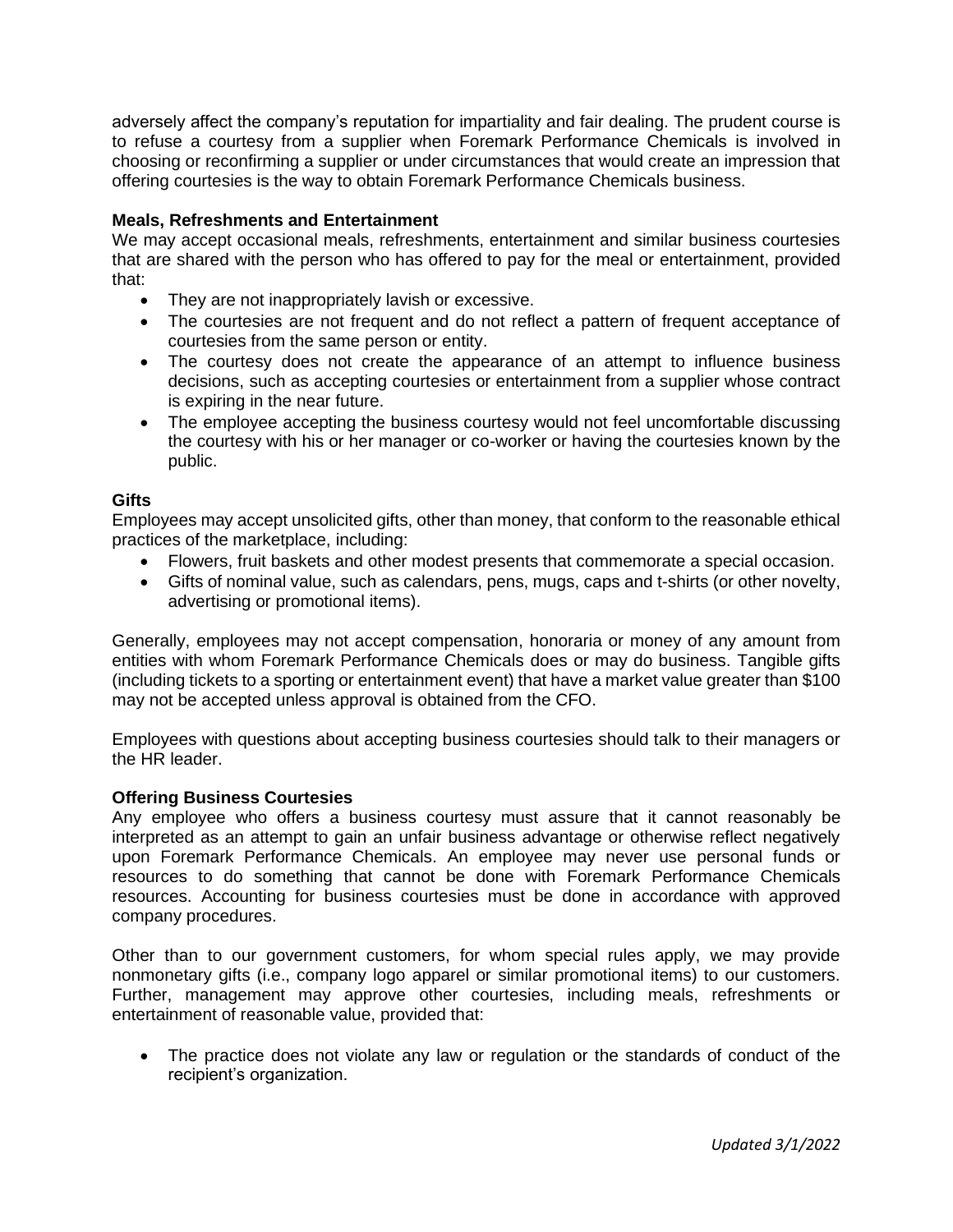- The business courtesy is consistent with industry practice, is infrequent in nature and is not lavish.
- The business courtesy is properly reflected on the books and records of Foremark Performance Chemicals.

## **Set Metrics and Report Results Accurately**

#### **Accurate Public Disclosures**

We will make certain that all disclosures made in financial reports and public documents are full, fair, accurate, timely and understandable. This obligation applies to all employees, including all financial executives, with any responsibility for the preparation for such reports, including drafting, reviewing, and signing or certifying the information contained therein. No business goal of any kind is ever an excuse for misrepresenting facts or falsifying records.

Employees should inform Executive Management and the HR department if they learn that information in any public communication was untrue or misleading at the time it was made or if subsequent information would affect a similar future or public communication.

#### **Corporate Recordkeeping**

We create, retain, and dispose of our company records as part of our normal course of business in compliance with all Foremark Performance Chemicals policies and guidelines, as well as all regulatory and legal requirements.

All corporate records must be true, accurate and complete, and company data must be promptly and accurately entered in our books in accordance with Foremark Performance Chemicals' and other applicable accounting principles. We must not improperly influence, manipulate or mislead any unauthorized audit, nor interfere with any assigned person or auditor engaged to perform an audit of Foremark Performance Chemicals books, records, processes or internal controls.

## **Promote Substance Over Form**

At times, we are all faced with decisions we would rather not have to make and issues we would prefer to avoid. Sometimes, we hope that if we avoid confronting a problem, it will simply go away. At Foremark Performance Chemicals, we must have the courage to tackle the tough decisions and make difficult choices, secure in the knowledge that Foremark Performance Chemicals is committed to doing the right thing. At times this will mean doing more than simply what the law requires. Merely because we can pursue a course of action does not mean we should do so.

Although Foremark Performance Chemicals' guiding principles cannot address every issue or provide answers to every dilemma, they can define the spirit in which we intend to do business and should guide us in our daily conduct.

#### **Accountability**

Each of us is responsible for knowing and adhering to the values and standards set forth in this Code and for raising questions if we are uncertain about company policy. If we are concerned whether the standards are being met or are aware of violations of the Code, we must contact the HR department.

Foremark Performance Chemicals takes seriously the standards set forth in the Code, and violations are cause for disciplinary action up to and including termination of employment.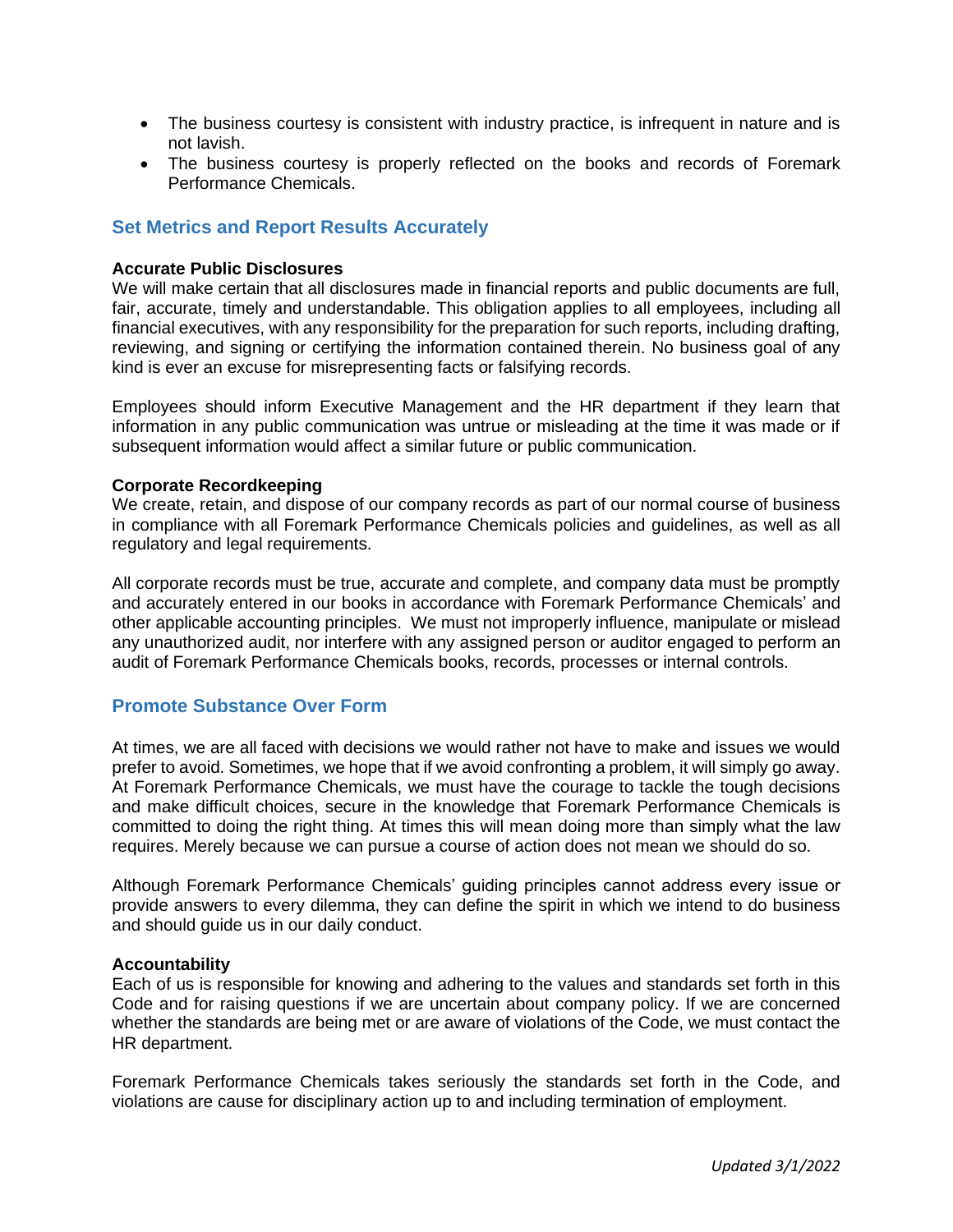## **Be Loyal**

#### **Confidential and Proprietary Information**

Integral to Foremark Performance Chemicals' business success is our protection of confidential company information, as well as nonpublic information entrusted to us by employees, customers and other business partners. Confidential and proprietary information includes such things as pricing and financial data, customer names/addresses or nonpublic information about other companies, including current or potential supplier and vendors. We will not disclose confidential and nonpublic information without a valid business purpose and proper authorization.

#### **Use of Company Resources**

Company resources, including time, material, equipment and information, are provided for company business use. Nonetheless, occasional personal use is permissible as long as it does not affect job performance or cause a disruption to the workplace.

Employees and those who represent Foremark Performance Chemicals are trusted to behave responsibly and use good judgment to conserve company resources. Managers are responsible for the resources assigned to their departments and are empowered to resolve issues concerning their proper use. Generally, we will not use company equipment such as computers, copiers and fax machines in the conduct of an outside business or in support of any religious, political or other outside daily activity, except for company-requested support to nonprofit organizations. We will not solicit contributions nor distribute non-work-related materials during work hours.

In order to protect the interests of the Foremark Performance Chemicals network and our fellow employees, Foremark Performance Chemicals reserves the right to monitor or review all data and information contained on an employee's company-issued computer or electronic device, the use of the Internet or Foremark Performance Chemicals' intranet. We will not tolerate the use of company resources to create, access, store, print, solicit or send any materials that are harassing, threatening, abusive, sexually explicit, or otherwise offensive or inappropriate.

Questions about the proper use of company resources should be directed to your manager.

#### **Media Inquiries**

Foremark Performance Chemicals is a high-profile company in our community, and from time to time, employees may be approached by reporters and other members of the media. In order to ensure that we speak with one voice and provide accurate information about the company, we should direct all media inquiries to the Corporate Affairs Manager. No one may make any comment without first consulting with the Corporate Affairs Manager.

## **Do the Right Thing**

Several key questions can help identify situations that may be unethical, inappropriate or illegal. Ask yourself:

- Does what I am doing comply with the Foremark Performance Chemicals guiding principles, Code of Conduct and company policies?
- Have I been asked to misrepresent information or deviate from normal procedure?
- Would I feel comfortable describing my decision at a staff meeting?
- How would it look if it made the headlines?
- Am I being loyal to my family, my company and myself?
- What would I tell my child to do?
- Is this the right thing to do?